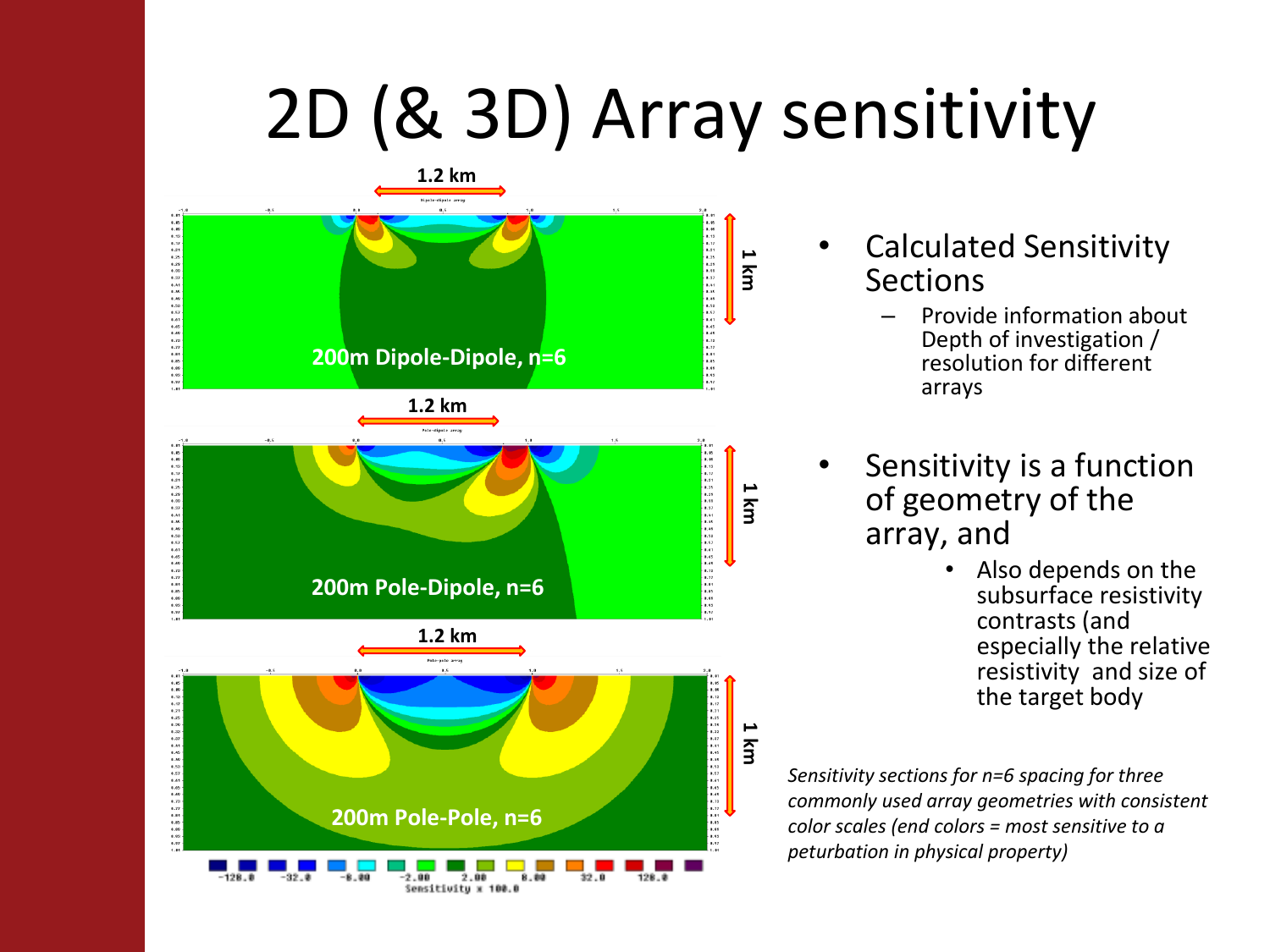#### The effects of cover, host and target charactersitics

#### • Model of a covered Cu-porphyry 100m of dry gravel cover

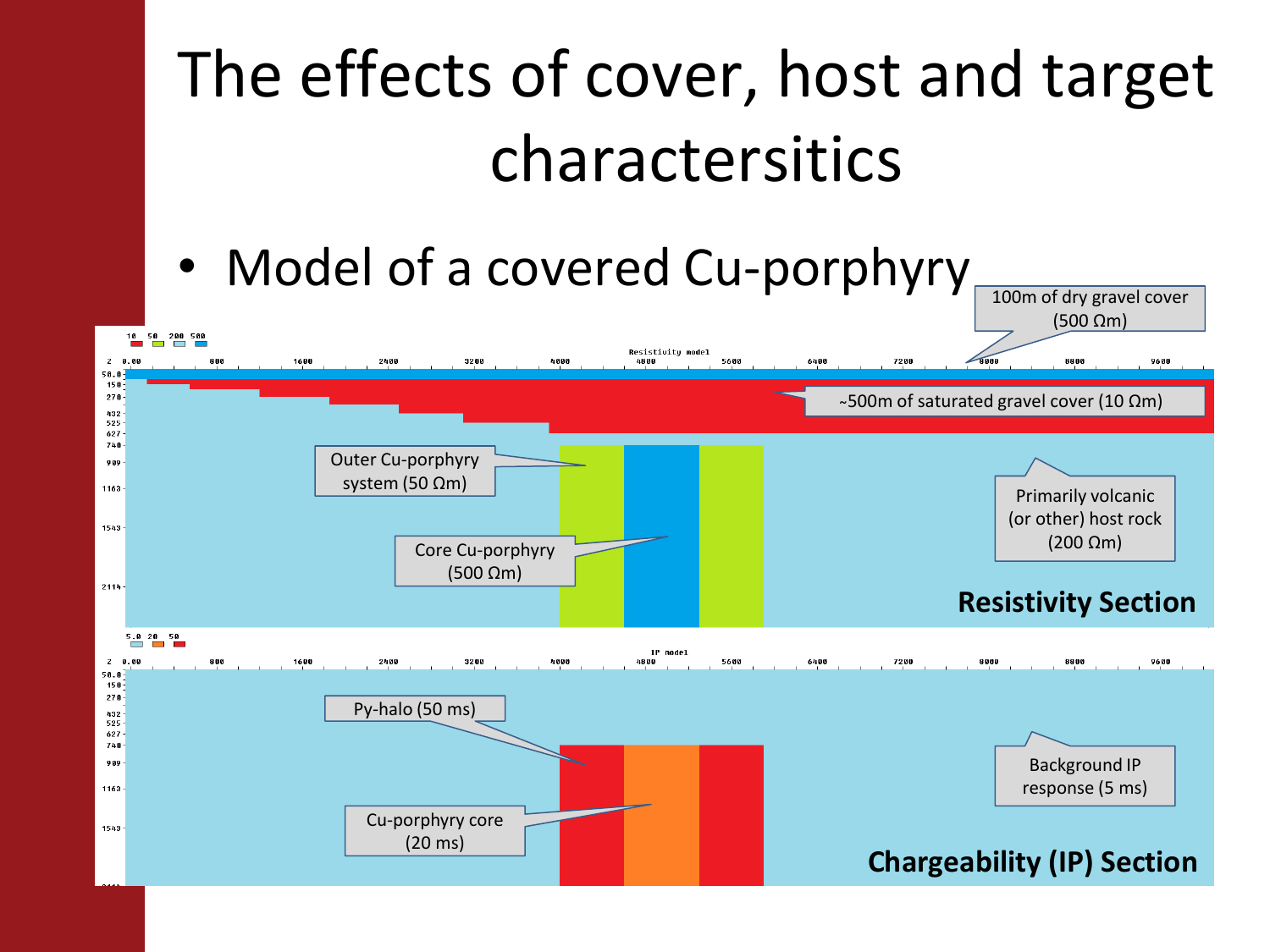# Conventional (shallow) IP imaging

• **Resistivity** results for 200m PDIP to n=6

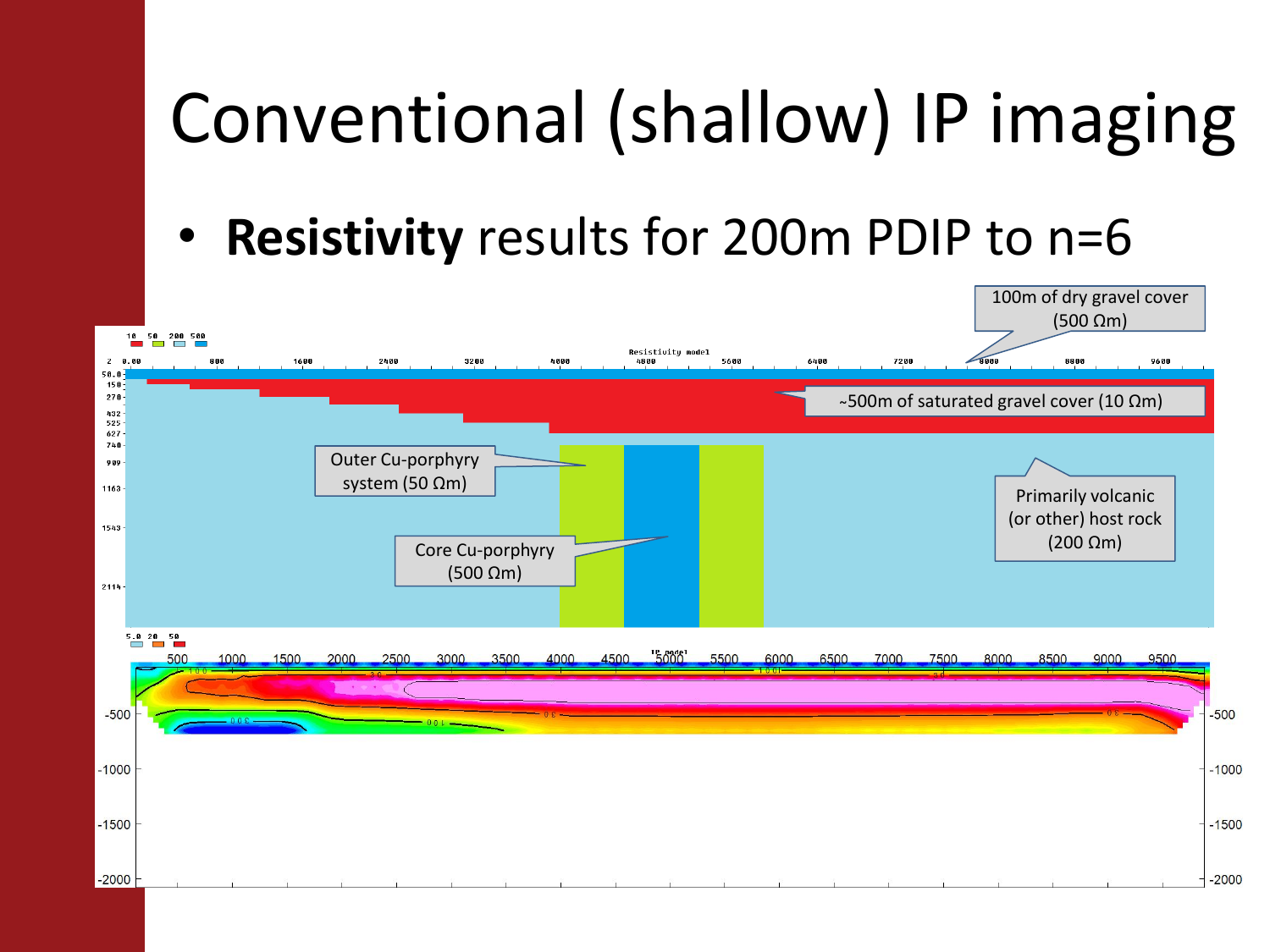# Deep (DAS) Resistivity imaging

• **Resistivity** results for 200m PDIP to n=25

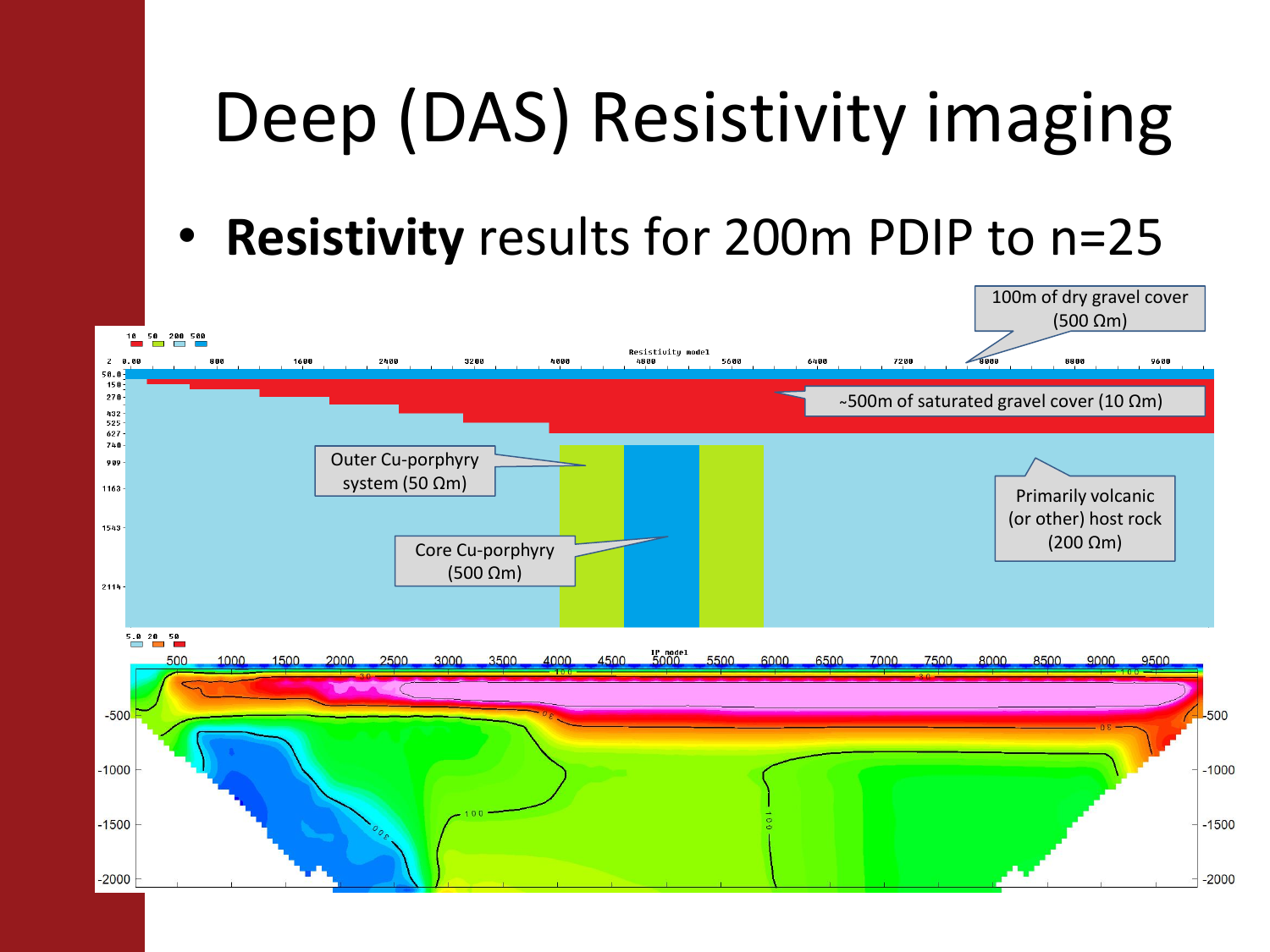### Conventional (shallow) IP imaging

#### • **IP** results for 200m PDIP to n=6

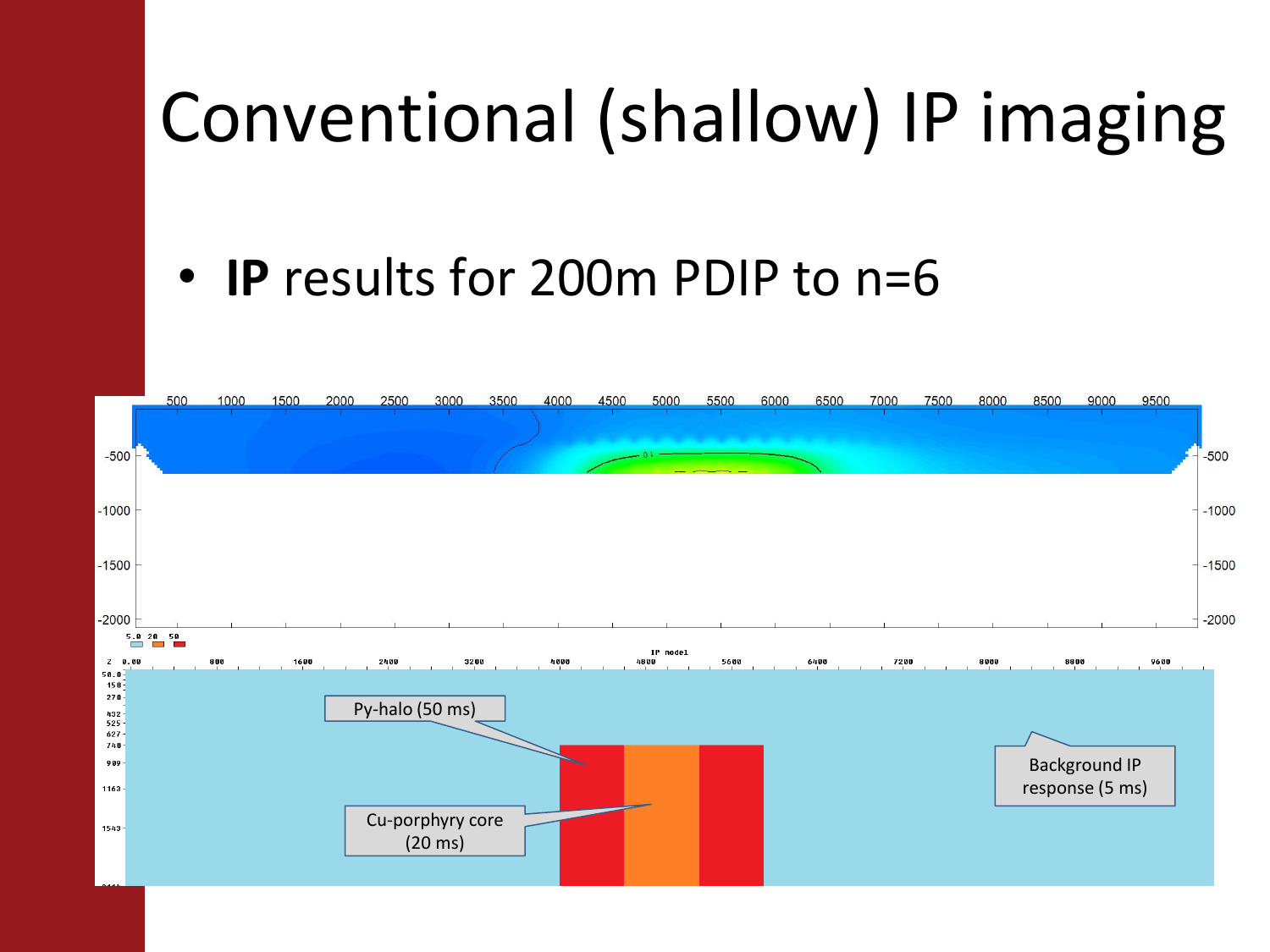## Deep (DAS) IP imaging

#### • **IP** results for 200m PDIP to n=25